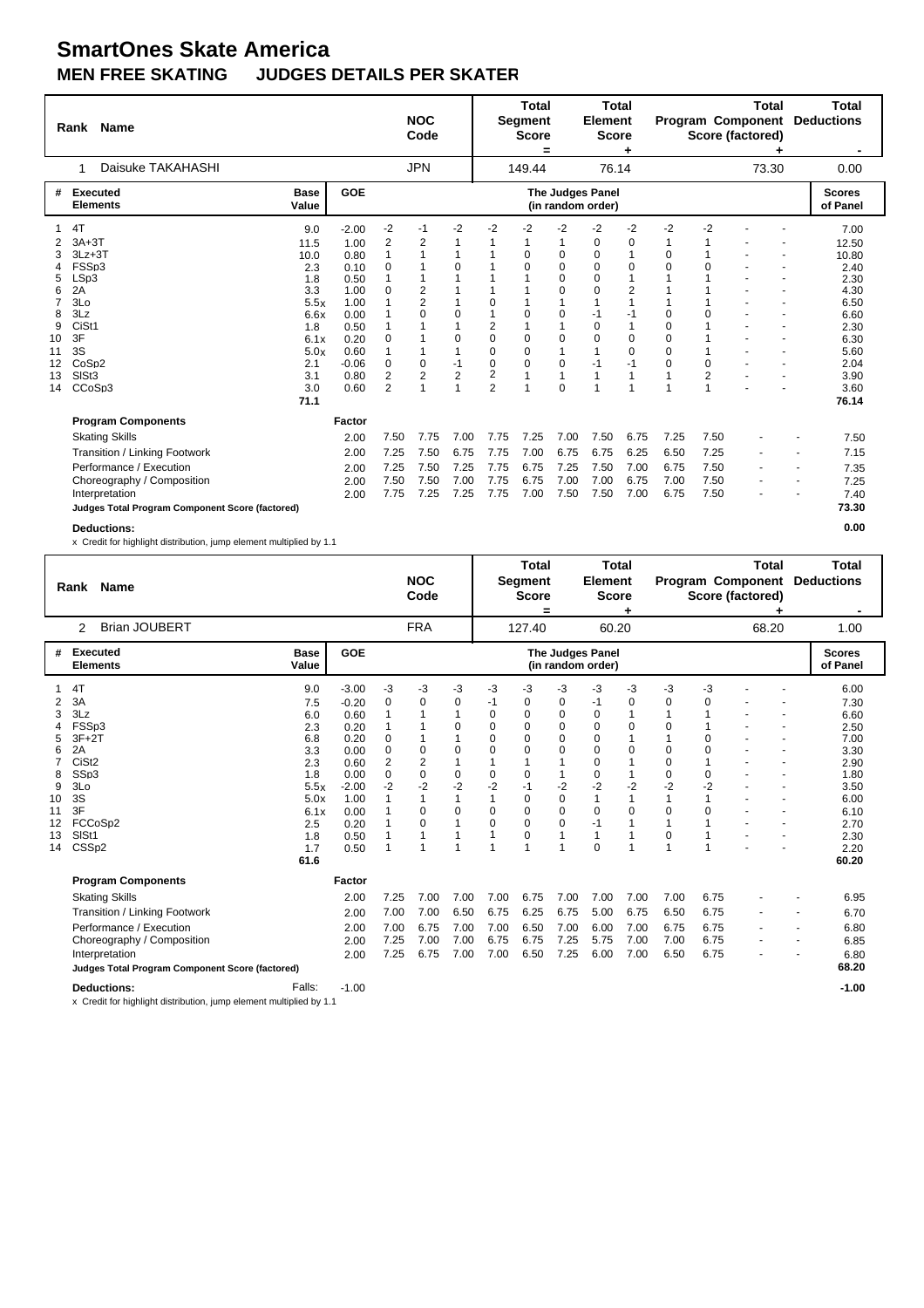| Rank Name |                                                 |                      |         |          | <b>NOC</b><br>Code |              |                  | <b>Total</b><br><b>Segment</b><br><b>Score</b><br>= |      | <b>Total</b><br><b>Element</b><br><b>Score</b> |             |             |             | Total<br>Program Component<br>Score (factored) | Total<br><b>Deductions</b>       |  |
|-----------|-------------------------------------------------|----------------------|---------|----------|--------------------|--------------|------------------|-----------------------------------------------------|------|------------------------------------------------|-------------|-------------|-------------|------------------------------------------------|----------------------------------|--|
|           | Evan LYSACEK<br>3                               |                      |         |          | <b>USA</b>         |              |                  | 125.96                                              |      | 60.96                                          |             |             |             | 65.00                                          | 0.00                             |  |
| #         | <b>Executed</b><br><b>Elements</b>              | <b>Base</b><br>Value | GOE     |          |                    |              |                  |                                                     |      | The Judges Panel<br>(in random order)          |             |             |             |                                                | <b>Scores</b><br>of Panel        |  |
|           | $3Lz + 3T$                                      | 10.0                 | 0.80    | 1        | 1                  | 1            | 1                | $\Omega$                                            | 0    | 0                                              | 1           | 1           |             |                                                | 10.80                            |  |
| 2         | $3A+2T$                                         | 8.8                  | $-0.40$ | $\Omega$ | 0                  | -1           | 0                | -1                                                  | -1   | -1                                             | -1          | 0           | 0           |                                                | 8.40                             |  |
| 3         | 3Lo                                             | 5.0                  | 0.40    | 1        |                    | $\mathbf 0$  | $\Omega$         | $\Omega$                                            | 0    | 0                                              | $\mathbf 0$ |             |             |                                                | 5.40                             |  |
| 4         | FCSSp3                                          | 2.1                  | 0.10    | $\Omega$ | 2                  | $\mathbf 0$  | $\Omega$         | $\Omega$                                            | 0    |                                                | $\mathbf 0$ |             | $\Omega$    |                                                | 2.20                             |  |
| 5         | 3A                                              | 7.5                  | $-0.80$ | $-1$     | $-1$               | $-1$         | -1               | -1                                                  | $-1$ | -1                                             | 0           | $\Omega$    | $\Omega$    |                                                | 6.70                             |  |
| 6         | $2F+2T+2Lo$                                     | 4.5                  | 0.00    | $\Omega$ | $\Omega$           | 0            |                  | $\Omega$                                            | 0    | $\Omega$                                       | $\Omega$    | $\Omega$    | $\Omega$    |                                                | 4.50                             |  |
| 7         | 3S                                              | 5.0x                 | 0.00    | $\Omega$ |                    | $\Omega$     | $\Omega$         | $\Omega$                                            | 0    | $\Omega$                                       | $\Omega$    | $\Omega$    | $\Omega$    |                                                | 5.00                             |  |
| 8         | CiSt <sub>3</sub>                               | 3.1                  | 0.40    |          | 2                  | 1            |                  | $\Omega$                                            | 0    |                                                | 1           |             | $\Omega$    |                                                | 3.50                             |  |
| 9         | FCCoSp3                                         | 3.0                  | 0.10    |          |                    | 0            | $\Omega$         | $\Omega$                                            | 1    | $\Omega$                                       | $\Omega$    |             | $\Omega$    |                                                | 3.10                             |  |
| 10        | 1Lz                                             | 0.7x                 | $-0.02$ | $\Omega$ | 0                  | $-1$         | $\Omega$         | $-1$                                                | $-1$ | $-1$                                           | $\Omega$    | $\Omega$    | $\Omega$    |                                                | 0.68                             |  |
| 11        | 2A                                              | 3.6x                 | $-0.42$ | 0        | $-1$               | $\mathbf 0$  | $\mathbf 0$      | $-1$                                                | $-1$ | $-1$                                           | $-1$        | $\mathbf 0$ | $\Omega$    |                                                | 3.18                             |  |
| 12        | FSSp3                                           | 2.3                  | 0.00    | $\Omega$ | 0                  | $\mathbf 0$  | $\mathbf 0$<br>1 | 0                                                   | 0    | $-1$                                           | $\mathbf 0$ | $\mathbf 0$ | $\mathbf 0$ |                                                | 2.30                             |  |
| 13        | SISt1                                           | 1.8                  | 0.30    | 0        | 4                  | $\mathbf{1}$ |                  | 0                                                   | 0    | 0                                              | 1           | 0<br>1      |             |                                                | 2.10                             |  |
| 14        | CCoSp3                                          | 3.0                  | 0.10    | 1        |                    | $\mathbf 0$  | $\mathbf 0$      | $\Omega$                                            | 0    | $-1$                                           | 0           |             | $\Omega$    |                                                | 3.10                             |  |
|           |                                                 | 60.4                 |         |          |                    |              |                  |                                                     |      |                                                |             |             |             |                                                | 60.96                            |  |
|           | <b>Program Components</b>                       |                      | Factor  |          |                    |              |                  |                                                     |      |                                                |             |             |             |                                                |                                  |  |
|           | <b>Skating Skills</b>                           |                      | 2.00    | 6.50     | 7.25               | 6.25         | 6.50             | 6.50                                                | 6.50 | 7.00                                           | 6.75        | 7.00        | 7.00        |                                                | 6.75                             |  |
|           | Transition / Linking Footwork                   |                      | 2.00    | 6.25     | 7.00               | 6.00         | 6.25             | 5.75                                                | 5.75 | 5.00                                           | 6.00        | 6.50        | 6.75        |                                                | 6.20                             |  |
|           | Performance / Execution                         |                      | 2.00    | 6.25     | 7.50               | 6.25         | 6.50             | 6.00                                                | 5.75 | 6.00                                           | 6.50        | 6.75        | 7.00        |                                                | 6.45<br>$\overline{\phantom{a}}$ |  |
|           | Choreography / Composition                      |                      | 2.00    | 6.50     | 7.50               | 6.00         | 6.50             | 6.00                                                | 6.50 | 6.00                                           | 6.50        | 6.75        | 7.00        |                                                | 6.50                             |  |
|           | Interpretation                                  |                      | 2.00    | 6.50     | 7.25               | 5.75         | 6.50             | 6.25                                                | 6.25 | 5.75                                           | 6.75        | 6.25        | 7.00        |                                                | 6.60                             |  |
|           | Judges Total Program Component Score (factored) |                      |         |          |                    |              |                  |                                                     |      |                                                |             |             |             |                                                | 65.00                            |  |
|           | <b>Deductions:</b>                              |                      |         |          |                    |              |                  |                                                     |      |                                                |             |             |             |                                                | 0.00                             |  |

x Credit for highlight distribution, jump element multiplied by 1.1

|                                                          | Name<br>Rank                                                                                                                                                                         |                                                                                                       |                                                                                                                            | <b>NOC</b><br>Code                                                                                 |                                                            |                                                                                                                              | <b>Total</b><br>Segment<br><b>Score</b><br>=                                                                                       |                                                                                                                                   | <b>Total</b><br><b>Element</b><br><b>Score</b>                                                                                |                                                                                                                       |                                                                                                                  |                                                                                                                                        | <b>Total</b><br><b>Program Component</b><br>Score (factored)                                            |       | Total<br><b>Deductions</b>    |                                                                                                                 |
|----------------------------------------------------------|--------------------------------------------------------------------------------------------------------------------------------------------------------------------------------------|-------------------------------------------------------------------------------------------------------|----------------------------------------------------------------------------------------------------------------------------|----------------------------------------------------------------------------------------------------|------------------------------------------------------------|------------------------------------------------------------------------------------------------------------------------------|------------------------------------------------------------------------------------------------------------------------------------|-----------------------------------------------------------------------------------------------------------------------------------|-------------------------------------------------------------------------------------------------------------------------------|-----------------------------------------------------------------------------------------------------------------------|------------------------------------------------------------------------------------------------------------------|----------------------------------------------------------------------------------------------------------------------------------------|---------------------------------------------------------------------------------------------------------|-------|-------------------------------|-----------------------------------------------------------------------------------------------------------------|
|                                                          | Kevin VAN DER PERREN<br>4                                                                                                                                                            |                                                                                                       |                                                                                                                            |                                                                                                    | <b>BEL</b>                                                 |                                                                                                                              |                                                                                                                                    | 116.30                                                                                                                            |                                                                                                                               | 55.10                                                                                                                 |                                                                                                                  |                                                                                                                                        |                                                                                                         | 61.20 |                               | 0.00                                                                                                            |
| #                                                        | Executed<br><b>Elements</b>                                                                                                                                                          | <b>Base</b><br>Value                                                                                  | <b>GOE</b>                                                                                                                 |                                                                                                    |                                                            |                                                                                                                              |                                                                                                                                    |                                                                                                                                   |                                                                                                                               | The Judges Panel<br>(in random order)                                                                                 |                                                                                                                  |                                                                                                                                        |                                                                                                         |       |                               | <b>Scores</b><br>of Panel                                                                                       |
| -1<br>3<br>4<br>5<br>6<br>8<br>9<br>10<br>11<br>12<br>13 | 1T<br>$3A+3T$<br>$3F+3T+3Lo$<br>SSp3<br>CiSt <sub>2</sub><br>1A<br>3Lz<br>2A<br>FCoSp1<br>3S<br>CCoSp2<br>SIS <sub>t2</sub><br>FSSp2<br><b>Program Components</b>                    | 0.4<br>11.5<br>14.5<br>1.8<br>2.3<br>0.9x<br>6.6x<br>3.6x<br>1.7<br>5.0x<br>2.5<br>2.3<br>2.0<br>55.1 | $-0.06$<br>0.00<br>0.20<br>$-0.24$<br>0.00<br>0.00<br>0.60<br>0.20<br>0.00<br>$-0.40$<br>0.00<br>0.00<br>$-0.30$<br>Factor | 0<br>0<br>$\Omega$<br>$\Omega$<br>$\Omega$<br>$\Omega$<br>0<br>0<br>0<br>0<br>$\Omega$<br>$\Omega$ | 0<br>2<br>$\Omega$<br>$\Omega$<br>0<br>$\mathbf 0$<br>$-1$ | $-1$<br>1<br>1<br>$-1$<br>$\mathbf 0$<br>$\Omega$<br>$\Omega$<br>$\Omega$<br>0<br>$-1$<br>$\mathbf 0$<br>$\mathbf 0$<br>$-1$ | $\Omega$<br>0<br>$\Omega$<br>-1<br>$\Omega$<br>$\Omega$<br>$\Omega$<br>$\Omega$<br>0<br>$-1$<br>$\mathbf 0$<br>$\mathbf 0$<br>$-1$ | $-2$<br>0<br>$\Omega$<br>$-1$<br>$\Omega$<br>$\Omega$<br>$\Omega$<br>$\Omega$<br>$\Omega$<br>$-1$<br>$\Omega$<br>$\Omega$<br>$-1$ | $-1$<br>0<br>0<br>0<br>$\mathbf 0$<br>$\mathbf 0$<br>$\pmb{0}$<br>$\Omega$<br>0<br>$-1$<br>$\mathbf 0$<br>$\mathbf 0$<br>$-1$ | -1<br>0<br>$\Omega$<br>$-1$<br>$\Omega$<br>$\Omega$<br>$\Omega$<br>$\Omega$<br>-1<br>$-1$<br>$-1$<br>$\Omega$<br>$-2$ | -1<br>0<br>$\Omega$<br>-1<br>$\Omega$<br>$\Omega$<br>1<br>0<br>$\mathbf 0$<br>$\mathbf 0$<br>$\mathbf 0$<br>$-1$ | $-1$<br>$\overline{2}$<br>$\Omega$<br>$\Omega$<br>$\Omega$<br>$\Omega$<br>$\Omega$<br>$\Omega$<br>0<br>$\mathbf 0$<br>$\Omega$<br>$-1$ | -1<br>0<br>$-1$<br>$\Omega$<br>$\Omega$<br>$\Omega$<br>$\Omega$<br>$\mathbf 0$<br>0<br>$\Omega$<br>$-1$ |       |                               | 0.34<br>11.50<br>14.70<br>1.56<br>2.30<br>0.90<br>7.20<br>3.80<br>1.70<br>4.60<br>2.50<br>2.30<br>1.70<br>55.10 |
|                                                          | <b>Skating Skills</b><br>Transition / Linking Footwork<br>Performance / Execution<br>Choreography / Composition<br>Interpretation<br>Judges Total Program Component Score (factored) |                                                                                                       | 2.00<br>2.00<br>2.00<br>2.00<br>2.00                                                                                       | 6.50<br>6.25<br>6.25<br>6.25<br>6.50                                                               | 7.00<br>7.00<br>7.00<br>6.75<br>7.25                       | 6.00<br>5.75<br>5.75<br>6.00<br>5.75                                                                                         | 5.75<br>5.50<br>5.75<br>5.75<br>5.75                                                                                               | 6.25<br>6.00<br>5.50<br>5.50<br>5.75                                                                                              | 6.50<br>6.25<br>6.25<br>6.75<br>6.50                                                                                          | 6.50<br>6.00<br>6.00<br>5.75<br>5.75                                                                                  | 6.25<br>6.00<br>6.00<br>6.25<br>6.25                                                                             | 6.25<br>5.50<br>5.75<br>6.00<br>5.75                                                                                                   | 6.25<br>6.00<br>6.25<br>6.25<br>6.25                                                                    |       | ٠<br>$\overline{\phantom{a}}$ | 6.35<br>6.05<br>6.05<br>6.05<br>6.10<br>61.20                                                                   |
|                                                          | <b>Deductions:</b>                                                                                                                                                                   |                                                                                                       |                                                                                                                            |                                                                                                    |                                                            |                                                                                                                              |                                                                                                                                    |                                                                                                                                   |                                                                                                                               |                                                                                                                       |                                                                                                                  |                                                                                                                                        |                                                                                                         |       |                               | 0.00                                                                                                            |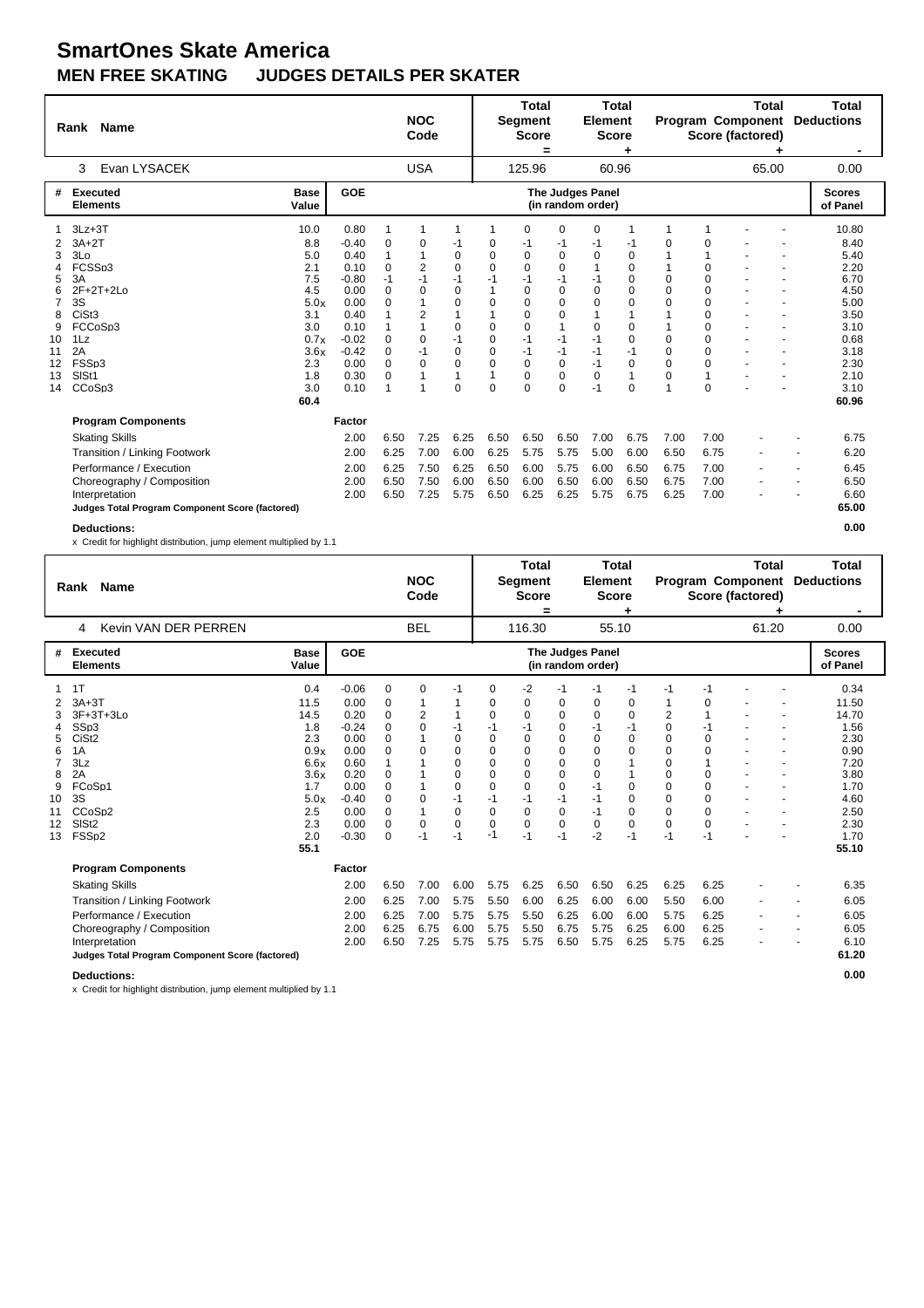|    | Rank              | <b>Name</b>                                     |                      |            |             | <b>NOC</b><br>Code |                |                | <b>Total</b><br><b>Segment</b><br><b>Score</b><br>= |             | <b>Total</b><br><b>Element</b><br><b>Score</b> |              |          |          | <b>Total</b><br><b>Program Component</b><br>Score (factored) | <b>Total</b><br><b>Deductions</b> |
|----|-------------------|-------------------------------------------------|----------------------|------------|-------------|--------------------|----------------|----------------|-----------------------------------------------------|-------------|------------------------------------------------|--------------|----------|----------|--------------------------------------------------------------|-----------------------------------|
|    | 5                 | <b>Christopher MABEE</b>                        |                      |            |             | CAN                |                |                | 104.60                                              |             | 51.40                                          |              |          |          | 53.20                                                        | 0.00                              |
| #  |                   | <b>Executed</b><br><b>Elements</b>              | <b>Base</b><br>Value | <b>GOE</b> |             |                    |                |                |                                                     |             | The Judges Panel<br>(in random order)          |              |          |          |                                                              | <b>Scores</b><br>of Panel         |
| 1  | 2Lo               |                                                 | 1.5                  | 0.00       | 0           | $\mathbf 0$        | 0              | $\mathbf 0$    | 0                                                   | $-1$        | $\Omega$                                       | $\mathbf 0$  | 0        | 0        |                                                              | 1.50                              |
| 2  | 1A                |                                                 | 0.8                  | 0.00       | $\Omega$    | 0                  | 0              | 0              | -1                                                  | $-1$        | $\Omega$                                       | 0            | 0        | 0        |                                                              | 0.80                              |
| 3  | $3F+2T$           |                                                 | 6.8                  | $-1.00$    | $-1$        | $-1$               | $-1$           | $-1$           | $-2$                                                | $-1$        | $-1$                                           | $-1$         | $-1$     | $-1$     |                                                              | 5.80                              |
| 4  | SS <sub>D4</sub>  |                                                 | 2.4                  | 0.00       | $\mathbf 0$ | 0                  | $\mathbf 0$    | $\Omega$       | $\Omega$                                            | $\mathbf 0$ | $-1$                                           | $\mathbf 0$  | 0        | $\Omega$ |                                                              | 2.40                              |
| 5  | FSSp3             |                                                 | 2.3                  | 0.00       | $\mathbf 0$ | $\Omega$           | $\mathbf 0$    | $\mathbf 0$    | 1                                                   | $\mathbf 0$ | $\Omega$                                       | $\mathbf 0$  | 0        | 0        |                                                              | 2.30                              |
| 6  | $3Lz + 3T$        |                                                 | 10.0                 | $-2.00$    | $-2$        | $-2$               | $-2$           | $-2$           | $-2$                                                | $-2$        | $-1$                                           | $-2$         | $-2$     | $-2$     |                                                              | 8.00                              |
|    | 3F                |                                                 | 6.1x                 | 0.60       | 0           |                    | $\Omega$       | $\Omega$       | $\Omega$                                            | 0           |                                                | $\mathbf{1}$ | 1        | 1        |                                                              | 6.70                              |
| 8  | 3Lz               |                                                 | 6.6x                 | 0.00       | 0           | $\Omega$           | $\mathbf 0$    | $-1$           | $\Omega$                                            | 0           | $\Omega$                                       | $\mathbf 0$  | 0        | $\Omega$ |                                                              | 6.60                              |
| 9  | SIS <sub>t1</sub> |                                                 | 1.8                  | 0.10       | 0           |                    | $\mathbf 0$    |                | 0                                                   | 0           | $\Omega$                                       | $\mathbf 0$  | 0        | $\Omega$ |                                                              | 1.90                              |
| 10 | 3S                |                                                 | 5.0x                 | 0.00       | 0           | 0                  | $\mathbf 0$    | $\mathbf 0$    | $\Omega$                                            | 0           | $-1$                                           | $\mathbf 0$  | 0        | $\Omega$ |                                                              | 5.00                              |
| 11 | 2A                |                                                 | 3.6x                 | 0.20       | 0           | 0                  | $\mathbf 0$    | $\mathbf 0$    | $\mathbf 0$                                         | 0           | 1                                              | $\mathbf 0$  | 0        | 1        |                                                              | 3.80                              |
| 12 | CCoSp1            |                                                 | 2.0                  | 0.00       | 0           |                    | 0              | $\mathbf 0$    | $\mathbf 0$                                         | 0           | $\Omega$                                       | $\Omega$     | $\Omega$ | $\Omega$ |                                                              | 2.00                              |
| 13 | CiSt1             |                                                 | 1.8                  | 0.20       | 0           |                    | 0              | 1              | 0                                                   | 0           | 0                                              | 1            | 0<br>1   | 0        |                                                              | 2.00                              |
| 14 | CoSp2             |                                                 | 2.1                  | 0.50       |             |                    | $\overline{0}$ | $\overline{1}$ |                                                     | $\Omega$    | $\Omega$                                       | 1            |          | 1        |                                                              | 2.60                              |
|    |                   |                                                 | 52.8                 |            |             |                    |                |                |                                                     |             |                                                |              |          |          |                                                              | 51.40                             |
|    |                   | <b>Program Components</b>                       |                      | Factor     |             |                    |                |                |                                                     |             |                                                |              |          |          |                                                              |                                   |
|    |                   | <b>Skating Skills</b>                           |                      | 2.00       | 5.75        | 5.25               | 5.75           | 5.25           | 5.50                                                | 4.75        | 5.25                                           | 5.75         | 5.25     | 5.25     |                                                              | 5.40                              |
|    |                   | Transition / Linking Footwork                   |                      | 2.00       | 5.50        | 5.25               | 4.75           | 4.75           | 5.25                                                | 4.75        | 5.00                                           | 5.00         | 5.00     | 5.25     |                                                              | 5.15                              |
|    |                   | Performance / Execution                         |                      | 2.00       | 5.50        | 5.50               | 5.00           | 5.00           | 4.75                                                | 5.00        | 5.50                                           | 5.25         | 5.25     | 5.50     |                                                              | 5.35                              |
|    |                   | Choreography / Composition                      |                      | 2.00       | 5.75        | 5.50               | 5.00           | 4.75           | 4.75                                                | 5.00        | 5.75                                           | 5.75         | 5.25     | 5.25     |                                                              | 5.40                              |
|    |                   | Interpretation                                  |                      | 2.00       | 5.75        | 5.50               | 5.25           | 5.00           | 5.00                                                | 5.25        | 5.00                                           | 5.75         | 5.25     | 5.25     |                                                              | 5.30                              |
|    |                   | Judges Total Program Component Score (factored) |                      |            |             |                    |                |                |                                                     |             |                                                |              |          |          |                                                              | 53.20                             |
|    |                   | <b>Deductions:</b>                              |                      |            |             |                    |                |                |                                                     |             |                                                |              |          |          |                                                              | 0.00                              |

|                                                              | Rank Name                                                                                                                                                                            |                                                                                             |                                                                                                                                 |                                                                                                                                     | <b>NOC</b><br>Code                                                                                   |                                                                                                                                           |                                                                                                                                    | <b>Total</b><br>Segment<br><b>Score</b>                                                                     |                                                                                         | <b>Total</b><br><b>Element</b><br><b>Score</b>                                                                       |                                                                                                                           |                                                                                                                  |                                                                                                              | <b>Total</b><br><b>Program Component</b><br>Score (factored)                                     | <b>Total</b><br><b>Deductions</b>                                                                    |
|--------------------------------------------------------------|--------------------------------------------------------------------------------------------------------------------------------------------------------------------------------------|---------------------------------------------------------------------------------------------|---------------------------------------------------------------------------------------------------------------------------------|-------------------------------------------------------------------------------------------------------------------------------------|------------------------------------------------------------------------------------------------------|-------------------------------------------------------------------------------------------------------------------------------------------|------------------------------------------------------------------------------------------------------------------------------------|-------------------------------------------------------------------------------------------------------------|-----------------------------------------------------------------------------------------|----------------------------------------------------------------------------------------------------------------------|---------------------------------------------------------------------------------------------------------------------------|------------------------------------------------------------------------------------------------------------------|--------------------------------------------------------------------------------------------------------------|--------------------------------------------------------------------------------------------------|------------------------------------------------------------------------------------------------------|
|                                                              | Yannick PONSERO<br>6                                                                                                                                                                 |                                                                                             |                                                                                                                                 |                                                                                                                                     | <b>FRA</b>                                                                                           |                                                                                                                                           |                                                                                                                                    | $\equiv$<br>98.58                                                                                           |                                                                                         | 45.18                                                                                                                |                                                                                                                           |                                                                                                                  |                                                                                                              | 55.40                                                                                            | 2.00                                                                                                 |
| #                                                            | Executed<br><b>Elements</b>                                                                                                                                                          | <b>Base</b><br>Value                                                                        | GOE                                                                                                                             |                                                                                                                                     |                                                                                                      |                                                                                                                                           |                                                                                                                                    |                                                                                                             |                                                                                         | <b>The Judges Panel</b><br>(in random order)                                                                         |                                                                                                                           |                                                                                                                  |                                                                                                              |                                                                                                  | <b>Scores</b><br>of Panel                                                                            |
| 2<br>3<br>4<br>5<br>6<br>7<br>8<br>9<br>11<br>12<br>13<br>14 | 3A<br>4T<br>CS <sub>p1</sub><br>2Lz<br>3S<br>CCoSp2<br>3Lo<br>CSS <sub>D2</sub><br>2F+3S+SEQ<br>$3T+2T$<br>CiSt1<br>2A<br>FSSp3                                                      | 7.5<br>9.0<br>1.2<br>1.9<br>4.5<br>2.5<br>5.5x<br>1.7<br>5.5x<br>5.8x<br>1.8<br>3.6x<br>2.3 | $-2.00$<br>$-3.00$<br>0.00<br>$-0.60$<br>0.00<br>0.00<br>$-0.40$<br>$-0.12$<br>$-0.40$<br>$-0.20$<br>0.00<br>$-2.10$<br>$-0.60$ | $-2$<br>-3<br>$\Omega$<br>$-1$<br>$\Omega$<br>$\Omega$<br>$\Omega$<br>$\Omega$<br>$\Omega$<br>$\mathbf 0$<br>0<br>-3<br>$\mathbf 0$ | -3<br>-3<br>0<br>-3<br>$\Omega$<br>$\Omega$<br>0<br>0<br>$-1$<br>$-1$<br>$\mathbf 0$<br>$-3$<br>$-2$ | $-2$<br>-3<br>$\pmb{0}$<br>$-2$<br>$\Omega$<br>$\Omega$<br>$\mathbf 0$<br>$-1$<br>$\mathbf 0$<br>$\mathbf 0$<br>$\mathbf 0$<br>-3<br>$-2$ | $-2$<br>$-3$<br>$\mathbf 0$<br>$-2$<br>$\Omega$<br>$\Omega$<br>$-1$<br>$-1$<br>$\Omega$<br>$\Omega$<br>$\mathbf 0$<br>$-3$<br>$-2$ | -2<br>-3<br>0<br>$-2$<br>$\Omega$<br>$\Omega$<br>$\Omega$<br>$-1$<br>$-1$<br>$\mathbf 0$<br>0<br>-3<br>$-2$ | $-1$<br>$-2$<br>$\pmb{0}$<br>$-2$<br>0<br>0<br>0<br>0<br>$-1$<br>0<br>0<br>$-2$<br>$-1$ | -2<br>-3<br>$\mathbf 0$<br>$-2$<br>$\Omega$<br>$\Omega$<br>$-1$<br>$-1$<br>$-1$<br>$-1$<br>$\mathbf 0$<br>-3<br>$-2$ | $-2$<br>$-2$<br>$\mathbf{1}$<br>$-2$<br>$\Omega$<br>$\Omega$<br>0<br>$\mathbf 0$<br>0<br>$\mathbf 0$<br>0<br>$-3$<br>$-2$ | $-2$<br>-3<br>0<br>$\Omega$<br>$\Omega$<br>$\Omega$<br>$\Omega$<br>$\Omega$<br>0<br>0<br>$\pmb{0}$<br>-3<br>$-1$ | $-2$<br>-3<br>0<br>$-2$<br>$\Omega$<br>$\Omega$<br>-1<br>$\Omega$<br>$\Omega$<br>$\Omega$<br>0<br>-3<br>$-2$ | ٠<br>٠<br>$\ddot{\phantom{1}}$<br>$\blacksquare$<br>÷.<br>$\ddot{\phantom{1}}$<br>$\blacksquare$ | 5.50<br>6.00<br>1.20<br>1.30<br>4.50<br>2.50<br>5.10<br>1.58<br>5.10<br>5.60<br>1.80<br>1.50<br>1.70 |
| 15                                                           | SISt1                                                                                                                                                                                | 1.8<br>54.6                                                                                 | 0.00                                                                                                                            | $\Omega$                                                                                                                            | $\Omega$                                                                                             | $\Omega$                                                                                                                                  | $\Omega$                                                                                                                           | $\Omega$                                                                                                    | $\Omega$                                                                                | $-1$                                                                                                                 | $\Omega$                                                                                                                  | $\Omega$                                                                                                         | $\Omega$                                                                                                     |                                                                                                  | 1.80<br>45.18                                                                                        |
|                                                              | <b>Program Components</b>                                                                                                                                                            |                                                                                             | Factor                                                                                                                          |                                                                                                                                     |                                                                                                      |                                                                                                                                           |                                                                                                                                    |                                                                                                             |                                                                                         |                                                                                                                      |                                                                                                                           |                                                                                                                  |                                                                                                              |                                                                                                  |                                                                                                      |
|                                                              | <b>Skating Skills</b><br>Transition / Linking Footwork<br>Performance / Execution<br>Choreography / Composition<br>Interpretation<br>Judges Total Program Component Score (factored) |                                                                                             | 2.00<br>2.00<br>2.00<br>2.00<br>2.00                                                                                            | 5.75<br>5.50<br>5.50<br>5.75<br>5.75                                                                                                | 5.75<br>5.50<br>5.50<br>5.50<br>5.50                                                                 | 6.00<br>5.75<br>5.75<br>6.00<br>5.50                                                                                                      | 6.00<br>5.75<br>5.50<br>5.75<br>5.75                                                                                               | 5.50<br>5.00<br>4.50<br>5.25<br>5.50                                                                        | 6.25<br>5.75<br>5.75<br>6.25<br>6.00                                                    | 6.00<br>5.00<br>5.00<br>5.00<br>4.75                                                                                 | 6.00<br>5.25<br>5.50<br>5.75<br>5.50                                                                                      | 6.25<br>5.50<br>5.75<br>5.75<br>5.50                                                                             | 5.75<br>5.50<br>5.50<br>5.50<br>5.50                                                                         |                                                                                                  | 5.85<br>5.35<br>5.40<br>5.55<br>5.55<br>55.40                                                        |
|                                                              | <b>Deductions:</b><br>x Credit for highlight distribution, jump element multiplied by 1.1                                                                                            | Falls:                                                                                      | $-2.00$                                                                                                                         |                                                                                                                                     |                                                                                                      |                                                                                                                                           |                                                                                                                                    |                                                                                                             |                                                                                         |                                                                                                                      |                                                                                                                           |                                                                                                                  |                                                                                                              |                                                                                                  | $-2.00$                                                                                              |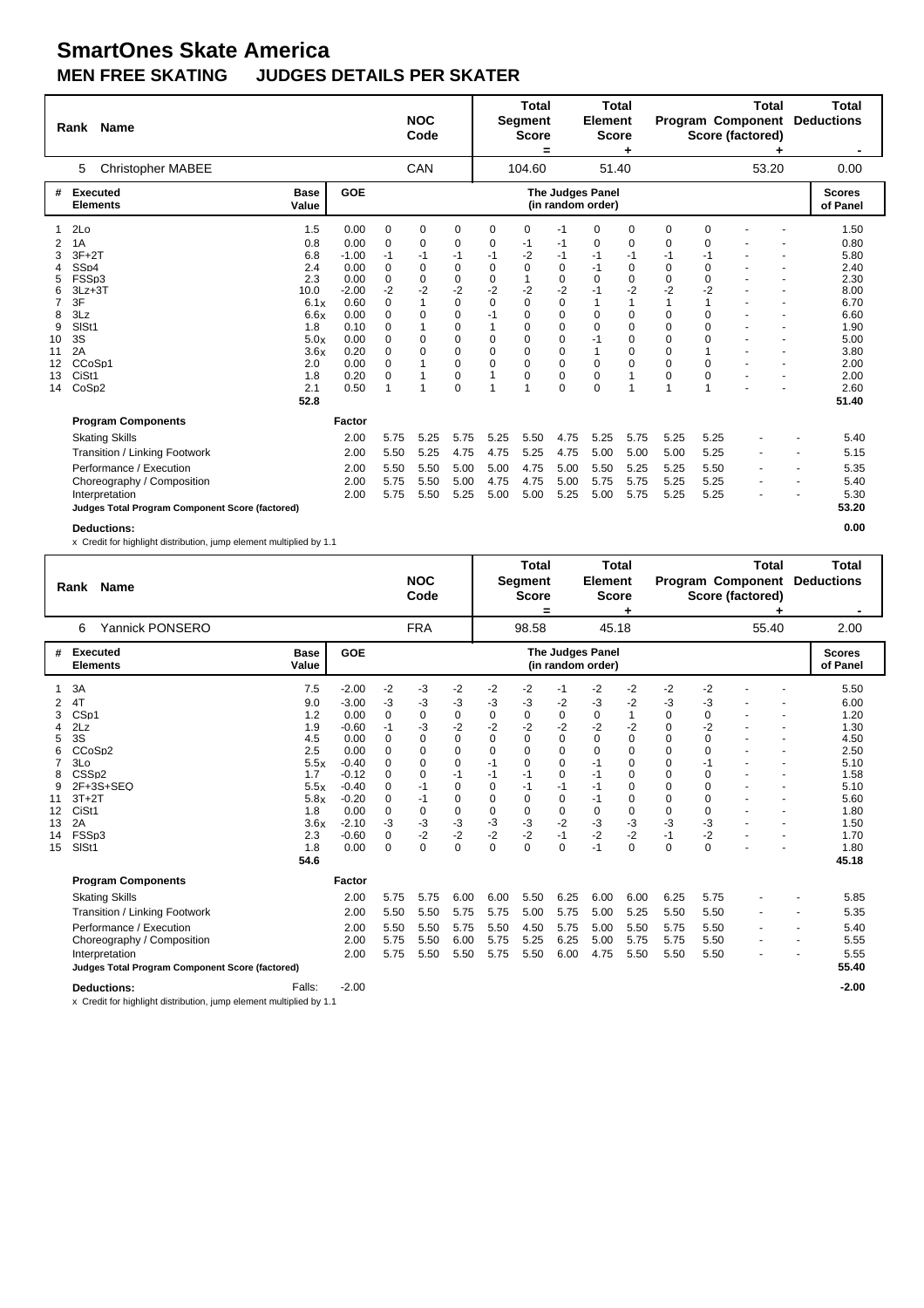|          | <b>Name</b><br>Rank                                                                       |                      |                 |                          | <b>NOC</b><br>Code     |                         |                         | <b>Total</b><br><b>Segment</b><br><b>Score</b><br>= |                     | <b>Total</b><br>Element<br><b>Score</b> |                              |                            |                         | <b>Total</b><br><b>Program Component</b><br>Score (factored) |   | <b>Total</b><br><b>Deductions</b> |
|----------|-------------------------------------------------------------------------------------------|----------------------|-----------------|--------------------------|------------------------|-------------------------|-------------------------|-----------------------------------------------------|---------------------|-----------------------------------------|------------------------------|----------------------------|-------------------------|--------------------------------------------------------------|---|-----------------------------------|
|          | Dennis PHAN<br>7                                                                          |                      |                 |                          | <b>USA</b>             |                         |                         | 97.98                                               |                     | 48.78                                   |                              |                            |                         | 51.20                                                        |   | 2.00                              |
| #        | Executed<br><b>Elements</b>                                                               | <b>Base</b><br>Value | GOE             |                          |                        |                         |                         |                                                     |                     | The Judges Panel<br>(in random order)   |                              |                            |                         |                                                              |   | <b>Scores</b><br>of Panel         |
| 2        | 3A<br>$3Lz + 3T$                                                                          | 7.5<br>10.0          | $-3.00$<br>0.40 | -3<br>$\mathbf 0$        | $-3$<br>$\overline{2}$ | -3<br>$\mathbf{1}$      | -3<br>0                 | -3<br>0                                             | -3<br>0             | -3<br>0                                 | -3<br>1                      | -3                         | -3                      |                                                              |   | 4.50<br>10.40                     |
| 3<br>4   | CCoSp2<br>2F                                                                              | 2.5<br>1.7           | 0.40<br>$-0.60$ | $\mathbf{1}$<br>$-2$     | 1<br>$-2$              | 1<br>$-2$               | $\mathbf 0$<br>$-2$     | 2<br>$-1$                                           | $-2$                | 0<br>$-2$                               | 1<br>$-2$                    | $-2$                       | $-2$                    |                                                              |   | 2.90<br>1.10                      |
| 5<br>6   | CSS <sub>D2</sub><br>3Lo                                                                  | 1.7<br>5.5x          | 0.50<br>0.60    | $\mathbf{1}$<br>$\Omega$ |                        | $\mathbf{1}$<br>0       | $\mathbf{1}$<br>1       | $\overline{1}$<br>$\mathbf 0$                       | 1<br>1              | 1<br>$\Omega$                           | $\mathbf{1}$<br>$\mathbf{1}$ | 1                          | $\Omega$<br>1           |                                                              |   | 2.20<br>6.10                      |
| 7<br>8   | 3Lz<br>CoSp3                                                                              | 6.6x<br>2.5          | $-0.20$<br>0.00 | $\Omega$<br>$\mathbf 0$  | 0<br>0                 | 0<br>$\mathbf 0$        | $-1$<br>$\mathbf 0$     | 0<br>0                                              | $-1$<br>$\mathbf 0$ | $-1$<br>0                               | $\mathbf 0$<br>$\mathbf 0$   | $\mathbf 0$<br>$\mathbf 0$ | $\Omega$<br>$\Omega$    |                                                              |   | 6.40<br>2.50                      |
| 9<br>10  | 2A<br>CiSt1                                                                               | 3.6x<br>1.8          | $-2.10$<br>0.00 | -3<br>$\Omega$           | -3<br>$\Omega$         | -3<br>$\mathbf 0$       | -3<br>$\Omega$          | $-3$<br>$\mathbf 0$                                 | -3<br>$\Omega$      | -3<br>$\Omega$                          | -3<br>$\mathbf 0$            | -3<br>$\Omega$             | -3<br>$\Omega$          |                                                              |   | 1.50<br>1.80                      |
| 11<br>12 | 1F<br>SISt1                                                                               | 0.6x<br>1.8          | $-0.02$<br>0.00 | $\Omega$<br>$\Omega$     | $\Omega$<br>$\Omega$   | $\Omega$<br>$\Omega$    | $\Omega$<br>$\Omega$    | $-1$<br>$\Omega$                                    | $-1$<br>0           | $-1$<br>$\Omega$                        | $\Omega$<br>$\Omega$         | $\Omega$<br>$\Omega$       | $\Omega$<br>$\Omega$    |                                                              |   | 0.58<br>1.80                      |
| 13<br>14 | 3S<br>FSSp2                                                                               | 5.0x<br>2.0          | 0.00<br>0.00    | $\mathbf 0$<br>$\Omega$  | 0<br>0                 | $\mathbf 0$<br>$\Omega$ | $\mathbf 0$<br>$\Omega$ | $\mathbf 0$<br>$\Omega$                             | 0<br>$\Omega$       | 0<br>$-1$                               | $\mathbf 0$<br>$\Omega$      | $\mathbf 0$<br>$\Omega$    | $\mathbf 0$<br>$\Omega$ |                                                              |   | 5.00<br>2.00                      |
|          | <b>Program Components</b>                                                                 | 52.8                 | Factor          |                          |                        |                         |                         |                                                     |                     |                                         |                              |                            |                         |                                                              |   | 48.78                             |
|          | <b>Skating Skills</b>                                                                     |                      | 2.00            | 5.25                     | 5.25                   | 6.00                    | 5.25                    | 5.75                                                | 5.50                | 5.25                                    | 5.00                         | 5.50                       | 5.75                    |                                                              |   | 5.35                              |
|          | Transition / Linking Footwork                                                             |                      | 2.00            | 5.25                     | 5.25                   | 5.75                    | 5.50                    | 5.50                                                | 5.50                | 5.00                                    | 4.50                         | 5.00                       | 5.25                    |                                                              | ٠ | 5.25                              |
|          | Performance / Execution<br>Choreography / Composition                                     |                      | 2.00<br>2.00    | 5.00<br>5.25             | 5.00<br>5.00           | 5.50<br>5.50            | 5.00<br>5.00            | 5.00<br>5.25                                        | 5.00<br>5.25        | 4.50<br>5.25                            | 4.75<br>4.75                 | 5.25<br>5.25               | 5.25<br>5.25            |                                                              | ٠ | 4.95<br>5.15                      |
|          | Interpretation<br>Judges Total Program Component Score (factored)                         |                      | 2.00            | 5.00                     | 4.75                   | 5.25                    | 5.00                    | 5.00                                                | 5.25                | 4.75                                    | 4.75                         | 5.00                       | 5.25                    |                                                              |   | 4.90<br>51.20                     |
|          | <b>Deductions:</b><br>x Credit for highlight distribution, jump element multiplied by 1.1 | Falls:               | $-2.00$         |                          |                        |                         |                         |                                                     |                     |                                         |                              |                            |                         |                                                              |   | $-2.00$                           |

|                                                          | <b>Name</b><br>Rank                                                                                                                                            |                                                 |                                                                             |                                                                                                     |                                                               | <b>NOC</b><br>Code                            |                                                                                    |                                                                                  | <b>Total</b><br>Segment<br><b>Score</b><br>=                                    |                                                                           | <b>Total</b><br>Element<br><b>Score</b>                                            |                                                                                |                                                              |                                                                                                    | Total<br><b>Program Component</b><br>Score (factored) |                | Total<br><b>Deductions</b>                                                           |
|----------------------------------------------------------|----------------------------------------------------------------------------------------------------------------------------------------------------------------|-------------------------------------------------|-----------------------------------------------------------------------------|-----------------------------------------------------------------------------------------------------|---------------------------------------------------------------|-----------------------------------------------|------------------------------------------------------------------------------------|----------------------------------------------------------------------------------|---------------------------------------------------------------------------------|---------------------------------------------------------------------------|------------------------------------------------------------------------------------|--------------------------------------------------------------------------------|--------------------------------------------------------------|----------------------------------------------------------------------------------------------------|-------------------------------------------------------|----------------|--------------------------------------------------------------------------------------|
|                                                          | 8                                                                                                                                                              | <b>Timothy GOEBEL</b>                           |                                                                             |                                                                                                     |                                                               | <b>USA</b>                                    |                                                                                    |                                                                                  | 95.96                                                                           |                                                                           | 38.46                                                                              |                                                                                |                                                              |                                                                                                    | 58.50                                                 |                | 1.00                                                                                 |
| #                                                        | <b>Executed</b><br><b>Elements</b>                                                                                                                             |                                                 | <b>Base</b><br>Value                                                        | GOE                                                                                                 |                                                               |                                               |                                                                                    |                                                                                  |                                                                                 |                                                                           | <b>The Judges Panel</b><br>(in random order)                                       |                                                                                |                                                              |                                                                                                    |                                                       |                | <b>Scores</b><br>of Panel                                                            |
| $\overline{2}$<br>3<br>4<br>5<br>6<br>8<br>9<br>10<br>11 | 3F<br>3S<br>1A<br>2A<br>FSSp4<br>CiSt <sub>2</sub><br>3S+COMBO<br>1Lo<br>FCoSp3<br>1Lz<br>CSS <sub>p3</sub>                                                    |                                                 | 5.5<br>4.5<br>0.8<br>3.3<br>3.0<br>2.3<br>4.5<br>0.6x<br>2.5<br>0.7x<br>2.1 | 0.00<br>$-3.00$<br>$-0.04$<br>0.00<br>0.00<br>0.10<br>$-0.20$<br>$-0.10$<br>0.20<br>$-0.10$<br>0.00 | 0<br>-3<br>0<br>0<br>$\Omega$<br>1<br>$\Omega$<br>0<br>0<br>0 | 1<br>-3<br>-1<br>0<br>0<br>0<br>-1<br>-1<br>0 | 0<br>$-3$<br>$-1$<br>0<br>0<br>1<br>0<br>-1<br>$\mathbf{1}$<br>$-1$<br>$\mathbf 0$ | 0<br>-3<br>0<br>0<br>$\Omega$<br>$\Omega$<br>$-1$<br>$-1$<br>$\Omega$<br>-1<br>0 | 0<br>-3<br>0<br>0<br>$\Omega$<br>$\Omega$<br>0<br>$-2$<br>$\Omega$<br>$-1$<br>0 | 0<br>$-3$<br>$-1$<br>0<br>0<br>$\Omega$<br>$-1$<br>$-2$<br>0<br>$-2$<br>0 | 0<br>-3<br>0<br>0<br>$\Omega$<br>$\Omega$<br>$-1$<br>$-1$<br>$\Omega$<br>$-1$<br>0 | 0<br>-3<br>$-1$<br>0<br>0<br>$\Omega$<br>0<br>$-1$<br>1<br>$-1$<br>$\mathbf 0$ | 0<br>-3<br>0<br>0<br>0<br>$\Omega$<br>-1<br>0<br>0<br>0<br>0 | 0<br>-3<br>0<br>$\Omega$<br>$\Omega$<br>$\Omega$<br>$\Omega$<br>-1<br>$\Omega$<br>$-1$<br>$\Omega$ |                                                       |                | 5.50<br>1.50<br>0.76<br>3.30<br>3.00<br>2.40<br>4.30<br>0.50<br>2.70<br>0.60<br>2.10 |
| 12<br>13<br>14                                           | SIS <sub>t1</sub><br>$3F+2T$<br>CCoSp2                                                                                                                         |                                                 | 1.8<br>7.5x<br>2.5<br>41.6                                                  | 0.00<br>0.00<br>0.00                                                                                | $\mathbf 0$<br>$\mathbf 0$<br>$\Omega$                        | 0<br>0<br>0                                   | $\mathbf{1}$<br>$\mathbf 0$<br>$\Omega$                                            | $\mathbf 0$<br>0<br>$\Omega$                                                     | 0<br>0<br>$\Omega$                                                              | 0<br>0<br>$\Omega$                                                        | 0<br>$-1$<br>$\Omega$                                                              | $\mathbf 0$<br>$\mathbf 0$<br>$\Omega$                                         | 0<br>0<br>$\Omega$                                           | $\Omega$<br>0<br>$\Omega$                                                                          |                                                       |                | 1.80<br>7.50<br>2.50<br>38.46                                                        |
|                                                          | <b>Program Components</b><br><b>Skating Skills</b><br>Transition / Linking Footwork<br>Performance / Execution<br>Choreography / Composition<br>Interpretation | Judges Total Program Component Score (factored) |                                                                             | Factor<br>2.00<br>2.00<br>2.00<br>2.00<br>2.00                                                      | 6.00<br>5.75<br>5.75<br>6.00<br>5.75                          | 5.25<br>5.50<br>5.25<br>5.50<br>5.25          | 6.25<br>6.00<br>5.75<br>6.25<br>6.00                                               | 5.75<br>5.75<br>5.75<br>5.75<br>5.75                                             | 5.75<br>5.50<br>5.00<br>5.25<br>5.75                                            | 6.50<br>6.00<br>5.75<br>6.25<br>6.00                                      | 6.50<br>5.50<br>5.75<br>6.00<br>5.75                                               | 6.50<br>6.00<br>6.00<br>6.25<br>6.25                                           | 6.25<br>5.75<br>5.75<br>5.75<br>5.25                         | 6.50<br>6.25<br>6.25<br>6.25<br>6.25                                                               |                                                       | $\blacksquare$ | 6.10<br>5.70<br>5.70<br>5.90<br>5.85<br>58.50                                        |
|                                                          | <b>Deductions:</b>                                                                                                                                             |                                                 | Falls:                                                                      | $-1.00$                                                                                             |                                                               |                                               |                                                                                    |                                                                                  |                                                                                 |                                                                           |                                                                                    |                                                                                |                                                              |                                                                                                    |                                                       |                | $-1.00$                                                                              |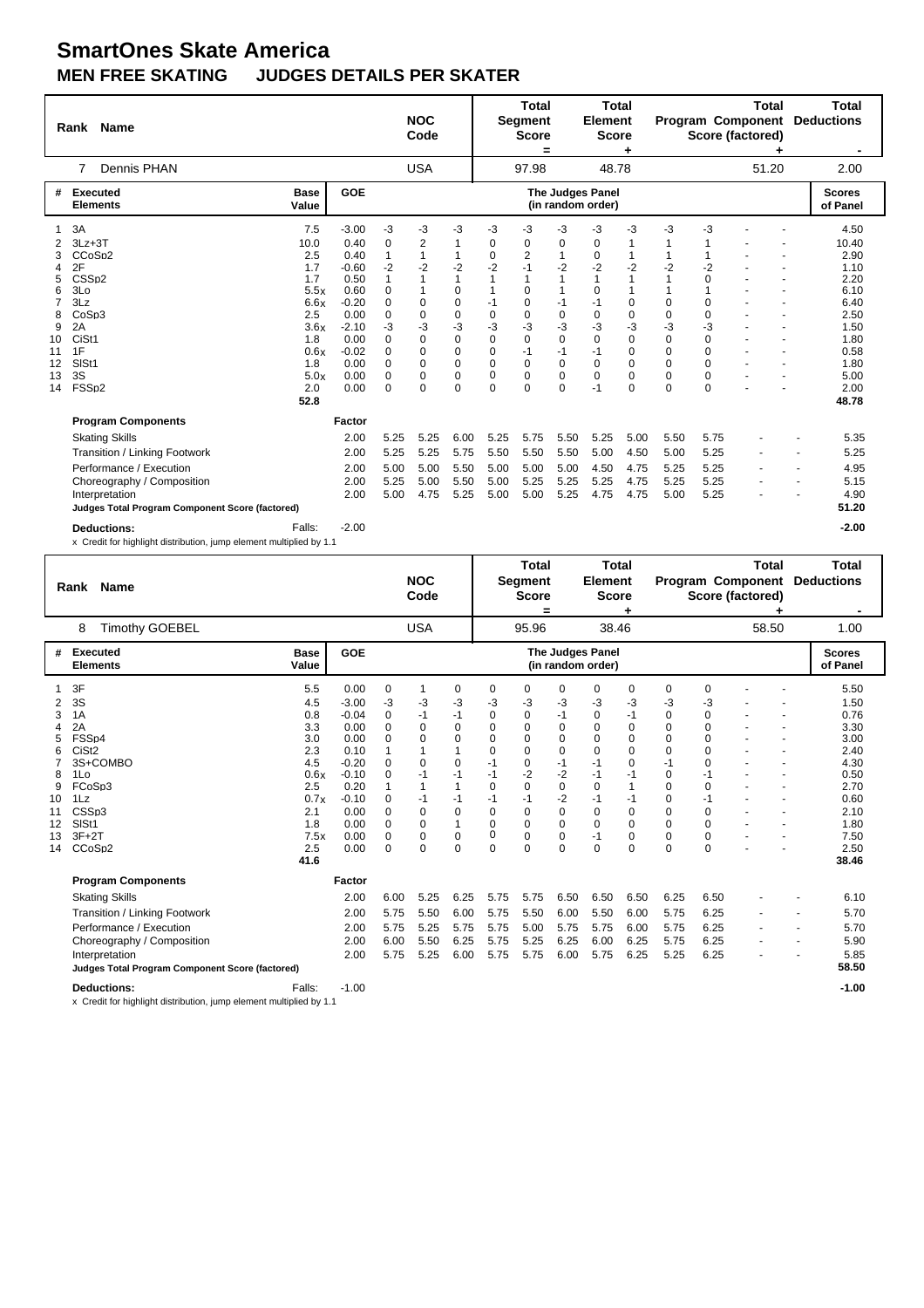|    | Rank              | <b>Name</b>                                     |                      |                 |              | <b>NOC</b><br>Code |                     |                  | <b>Total</b><br><b>Segment</b><br><b>Score</b><br>$\equiv$ |           | <b>Total</b><br><b>Element</b><br><b>Score</b> | ٠                |           |                  | <b>Total</b><br><b>Program Component</b><br>Score (factored) | Total<br><b>Deductions</b><br>$\blacksquare$ |
|----|-------------------|-------------------------------------------------|----------------------|-----------------|--------------|--------------------|---------------------|------------------|------------------------------------------------------------|-----------|------------------------------------------------|------------------|-----------|------------------|--------------------------------------------------------------|----------------------------------------------|
|    | 9                 | <b>Silvio SMALUN</b>                            |                      |                 |              | <b>GER</b>         |                     |                  | 94.64                                                      |           | 42.44                                          |                  |           |                  | 52.20                                                        | 0.00                                         |
| #  |                   | <b>Executed</b><br><b>Elements</b>              | <b>Base</b><br>Value | GOE             |              |                    |                     |                  |                                                            |           | The Judges Panel<br>(in random order)          |                  |           |                  |                                                              | <b>Scores</b><br>of Panel                    |
|    |                   | 3A+2T+SEQ                                       | 7.0                  | $-2.00$         | $-2$         | $-2$               | $-2$                | $-2$             | $-2$                                                       | $-2$      | $-2$                                           | $-2$             | $-2$      | $-2$             |                                                              | 5.00                                         |
| 2  | 3F                |                                                 | 5.5                  | $-2.00$         | $-2$         | $-2$               | $-2$                | $-2$             | $-2$                                                       | $-2$      | $-2$                                           | $-2$             | $-2$      | $-2$             |                                                              | 3.50                                         |
| 3  | 1A                |                                                 | 0.8                  | 0.00            | $\Omega$     | 0                  | $\Omega$            | $\Omega$         | $\Omega$                                                   | $\Omega$  | $\Omega$                                       | $\Omega$         | $\Omega$  | $\Omega$         |                                                              | 0.80                                         |
| 4  | 2Lz               |                                                 | 1.9                  | 0.00            | $\Omega$     |                    | 0                   | $\Omega$         | $\Omega$                                                   | 0         | 0                                              | $\mathbf 0$      | $\Omega$  | $\Omega$         |                                                              | 1.90                                         |
| 5  | 3T                |                                                 | 4.0                  | 0.60            | $\mathbf{1}$ |                    | 1                   | $\Omega$         |                                                            | 1         | $\Omega$                                       | $\mathbf{1}$     |           | $\Omega$         |                                                              | 4.60                                         |
| 6  | SS <sub>p1</sub>  |                                                 | 1.2<br>6.3x          | 0.00            | 0            | 0                  | $\mathbf 0$         | $\mathbf 0$      | 0                                                          | 0         | 0<br>$-2$                                      | 0                | 0<br>$-2$ | $\Omega$<br>$-2$ |                                                              | 1.20                                         |
| 8  | $2F+3T$<br>3S     |                                                 | 5.0x                 | $-2.00$<br>0.20 | $-2$<br>0    | $-2$<br>1          | $-2$<br>$\mathbf 0$ | $-2$<br>$\Omega$ | $-2$<br>$\Omega$                                           | $-2$<br>0 | 1                                              | $-2$<br>$\Omega$ | $\Omega$  | $\Omega$         |                                                              | 4.30<br>5.20                                 |
| 9  | FCoSp3            |                                                 | 2.5                  | 0.30            |              | 0                  | 0                   |                  |                                                            | 0         | $-1$                                           | $\mathbf{1}$     | $\Omega$  | $\Omega$         |                                                              | 2.80                                         |
| 10 | CCoSp2            |                                                 | 2.5                  | 0.04            |              |                    | 0                   | $\Omega$         | $\Omega$                                                   | $\Omega$  | $-1$                                           | $\Omega$         |           | $-1$             |                                                              | 2.54                                         |
| 11 | CiSt <sub>2</sub> |                                                 | 2.3                  | 0.10            | $\Omega$     | 0                  | 0                   |                  | $\Omega$                                                   | 0         | $\Omega$                                       | $\mathbf 1$      | 0         | 0                |                                                              | 2.40                                         |
| 12 | 2A                |                                                 | 3.6x                 | 0.20            | $\Omega$     | 1                  | 0                   | 1                | $\Omega$                                                   | 0         | $\Omega$                                       | $\Omega$         | $\Omega$  | $\Omega$         |                                                              | 3.80                                         |
| 13 | SIS <sub>t2</sub> |                                                 | 2.3                  | 0.10            | 0            | 0                  | 0                   | 1                |                                                            | 0         | $\Omega$                                       | 0                | 0         | 0                |                                                              | 2.40                                         |
| 14 | FSSp2             |                                                 | 2.0                  | 0.00            | 0            | 0                  | 0                   | 0                | 0                                                          | 0         | 0                                              | $\mathbf 0$      | 0         | 0                |                                                              | 2.00                                         |
|    |                   |                                                 | 46.9                 |                 |              |                    |                     |                  |                                                            |           |                                                |                  |           |                  |                                                              | 42.44                                        |
|    |                   | <b>Program Components</b>                       |                      | Factor          |              |                    |                     |                  |                                                            |           |                                                |                  |           |                  |                                                              |                                              |
|    |                   | <b>Skating Skills</b>                           |                      | 2.00            | 5.50         | 5.25               | 6.00                | 5.50             | 5.75                                                       | 5.50      | 5.25                                           | 5.00             | 5.50      | 5.25             |                                                              | 5.35                                         |
|    |                   | Transition / Linking Footwork                   |                      | 2.00            | 5.25         | 5.25               | 5.25                | 5.75             | 5.75                                                       | 5.25      | 5.00                                           | 4.75             | 5.00      | 4.75             |                                                              | 5.20                                         |
|    |                   | Performance / Execution                         |                      | 2.00            | 5.25         | 5.00               | 5.50                | 5.75             | 5.00                                                       | 5.25      | 5.25                                           | 5.25             | 5.25      | 5.00             |                                                              | 5.15                                         |
|    |                   | Choreography / Composition                      |                      | 2.00            | 5.50         | 5.00               | 5.25                | 5.25             | 4.75                                                       | 5.75      | 5.00                                           | 5.25             | 5.25      | 5.00             |                                                              | 5.10                                         |
|    |                   | Interpretation                                  |                      | 2.00            | 5.50         | 5.00               | 5.50                | 5.75             | 5.25                                                       | 5.50      | 5.50                                           | 5.25             | 5.00      | 5.00             |                                                              | 5.30                                         |
|    |                   | Judges Total Program Component Score (factored) |                      |                 |              |                    |                     |                  |                                                            |           |                                                |                  |           |                  |                                                              | 52.20                                        |
|    |                   | <b>Deductions:</b>                              |                      |                 |              |                    |                     |                  |                                                            |           |                                                |                  |           |                  |                                                              | 0.00                                         |

x Credit for highlight distribution, jump element multiplied by 1.1

|                                                                          | <b>Name</b><br>Rank                                                                                                                                         |                                                                                                                     |                                                                                                                                  |                                                                                                                               | <b>NOC</b><br>Code                                                 |                                                                                                       |                                                                                                                                            | <b>Total</b><br><b>Segment</b><br><b>Score</b>                                                                        |                                                                                                           | <b>Total</b><br><b>Element</b><br><b>Score</b>                                                                                       |                                                                                                                     |                                                                                                                                            |                                                                                                                                                  | Total<br><b>Program Component</b><br>Score (factored) |                                                           | Total<br><b>Deductions</b>                                                                                                    |
|--------------------------------------------------------------------------|-------------------------------------------------------------------------------------------------------------------------------------------------------------|---------------------------------------------------------------------------------------------------------------------|----------------------------------------------------------------------------------------------------------------------------------|-------------------------------------------------------------------------------------------------------------------------------|--------------------------------------------------------------------|-------------------------------------------------------------------------------------------------------|--------------------------------------------------------------------------------------------------------------------------------------------|-----------------------------------------------------------------------------------------------------------------------|-----------------------------------------------------------------------------------------------------------|--------------------------------------------------------------------------------------------------------------------------------------|---------------------------------------------------------------------------------------------------------------------|--------------------------------------------------------------------------------------------------------------------------------------------|--------------------------------------------------------------------------------------------------------------------------------------------------|-------------------------------------------------------|-----------------------------------------------------------|-------------------------------------------------------------------------------------------------------------------------------|
|                                                                          | Sergei DAVYDOV<br>10                                                                                                                                        |                                                                                                                     |                                                                                                                                  |                                                                                                                               | <b>BLR</b>                                                         |                                                                                                       |                                                                                                                                            | Ξ<br>94.42                                                                                                            |                                                                                                           | 44.02                                                                                                                                |                                                                                                                     |                                                                                                                                            |                                                                                                                                                  | 50.40                                                 |                                                           | 0.00                                                                                                                          |
| #                                                                        | Executed<br><b>Elements</b>                                                                                                                                 | <b>Base</b><br>Value                                                                                                | <b>GOE</b>                                                                                                                       |                                                                                                                               |                                                                    |                                                                                                       |                                                                                                                                            |                                                                                                                       |                                                                                                           | The Judges Panel<br>(in random order)                                                                                                |                                                                                                                     |                                                                                                                                            |                                                                                                                                                  |                                                       |                                                           | <b>Scores</b><br>of Panel                                                                                                     |
| 2<br>3<br>4<br>5<br>6<br>7<br>8<br>9<br>10<br>11<br>12<br>13<br>14<br>15 | 3A<br>$3Lz + 3T$<br>CiSt <sub>2</sub><br>3Lo<br>FCSp1<br>2F<br>2Lz<br>2T<br>2A<br>CCoSp3<br>SISt1<br>3S<br>2A*+2T*+SEQ<br>FSSp3<br>CSS <sub>p1</sub>        | 7.5<br>10.0<br>2.3<br>5.0<br>1.7<br>1.9x<br>2.1x<br>1.4x<br>3.6x<br>3.0<br>1.8<br>5.0x<br>0.0<br>2.3<br>1.3<br>48.9 | $-2.00$<br>$-0.40$<br>0.10<br>0.00<br>0.00<br>0.00<br>$-0.68$<br>0.00<br>0.00<br>0.00<br>0.10<br>$-2.00$<br>0.00<br>0.00<br>0.00 | $-2$<br>0<br>$\mathbf{1}$<br>0<br>0<br>0<br>$-2$<br>$\Omega$<br>0<br>$\Omega$<br>1<br>$-2$<br>$-1$<br>$\mathbf 0$<br>$\Omega$ | $-2$<br>0<br>1<br>0<br>0<br>-3<br>0<br>0<br>$-2$<br>$-2$<br>0<br>1 | $-2$<br>0<br>0<br>0<br>0<br>0<br>-3<br>0<br>0<br>$-1$<br>0<br>$-2$<br>$-2$<br>$\mathbf 0$<br>$\Omega$ | $-2$<br>-1<br>0<br>0<br>0<br>$\mathbf 0$<br>$-2$<br>$\Omega$<br>$\mathbf 0$<br>$\Omega$<br>$-1$<br>$-2$<br>$-2$<br>$\mathbf 0$<br>$\Omega$ | $-2$<br>0<br>$\Omega$<br>0<br>$-1$<br>-3<br>$\Omega$<br>0<br>$\Omega$<br>0<br>$-2$<br>$-2$<br>$\mathbf 0$<br>$\Omega$ | $-2$<br>0<br>0<br>0<br>$\Omega$<br>$-1$<br>-3<br>$\Omega$<br>0<br>0<br>0<br>$-2$<br>$-2$<br>0<br>$\Omega$ | $-2$<br>$-1$<br>$\Omega$<br>$-1$<br>$\Omega$<br>0<br>-2<br>$\Omega$<br>$\Omega$<br>$\Omega$<br>0<br>$-2$<br>$-2$<br>$-1$<br>$\Omega$ | $-2$<br>-1<br>0<br>0<br>0<br>0<br>$-2$<br>$\Omega$<br>0<br>$\Omega$<br>0<br>$-2$<br>$-2$<br>$\mathbf 0$<br>$\Omega$ | $-2$<br>0<br>0<br>0<br>$\mathbf 0$<br>0<br>$-2$<br>$\Omega$<br>$\mathbf 0$<br>$\Omega$<br>0<br>$-2$<br>$\Omega$<br>$\mathbf 0$<br>$\Omega$ | $-2$<br>0<br>$\Omega$<br>$\Omega$<br>$\Omega$<br>$\Omega$<br>-2<br>$\Omega$<br>$\Omega$<br>$\Omega$<br>0<br>$-2$<br>$-2$<br>$\Omega$<br>$\Omega$ |                                                       |                                                           | 5.50<br>9.60<br>2.40<br>5.00<br>1.70<br>1.90<br>1.42<br>1.40<br>3.60<br>3.00<br>1.90<br>3.00<br>0.00<br>2.30<br>1.30<br>44.02 |
|                                                                          | <b>Program Components</b>                                                                                                                                   |                                                                                                                     | Factor                                                                                                                           |                                                                                                                               |                                                                    |                                                                                                       |                                                                                                                                            |                                                                                                                       |                                                                                                           |                                                                                                                                      |                                                                                                                     |                                                                                                                                            |                                                                                                                                                  |                                                       |                                                           |                                                                                                                               |
|                                                                          | <b>Skating Skills</b>                                                                                                                                       |                                                                                                                     | 2.00                                                                                                                             | 6.00                                                                                                                          | 5.50                                                               | 5.00                                                                                                  | 5.25                                                                                                                                       | 5.25                                                                                                                  | 5.25                                                                                                      | 5.25                                                                                                                                 | 5.25                                                                                                                | 5.50                                                                                                                                       | 5.25                                                                                                                                             |                                                       |                                                           | 5.30                                                                                                                          |
|                                                                          | Transition / Linking Footwork<br>Performance / Execution<br>Choreography / Composition<br>Interpretation<br>Judges Total Program Component Score (factored) |                                                                                                                     | 2.00<br>2.00<br>2.00<br>2.00                                                                                                     | 5.50<br>5.50<br>5.75<br>5.50                                                                                                  | 5.25<br>5.00<br>5.25<br>5.25                                       | 4.50<br>4.75<br>4.75<br>4.50                                                                          | 4.75<br>4.75<br>4.75<br>4.75                                                                                                               | 5.25<br>5.00<br>4.75<br>4.50                                                                                          | 5.00<br>4.75<br>5.25<br>5.00                                                                              | 5.00<br>4.75<br>5.00<br>4.75                                                                                                         | 4.75<br>4.75<br>5.00<br>5.00                                                                                        | 5.00<br>5.25<br>5.50<br>5.00                                                                                                               | 5.00<br>5.00<br>5.00<br>5.00                                                                                                                     |                                                       | $\overline{\phantom{a}}$<br>$\overline{\phantom{a}}$<br>٠ | 5.05<br>4.90<br>5.00<br>4.95<br>50.40                                                                                         |
|                                                                          | <b>Deductions:</b>                                                                                                                                          |                                                                                                                     |                                                                                                                                  |                                                                                                                               |                                                                    |                                                                                                       |                                                                                                                                            |                                                                                                                       |                                                                                                           |                                                                                                                                      |                                                                                                                     |                                                                                                                                            |                                                                                                                                                  |                                                       |                                                           | 0.00                                                                                                                          |